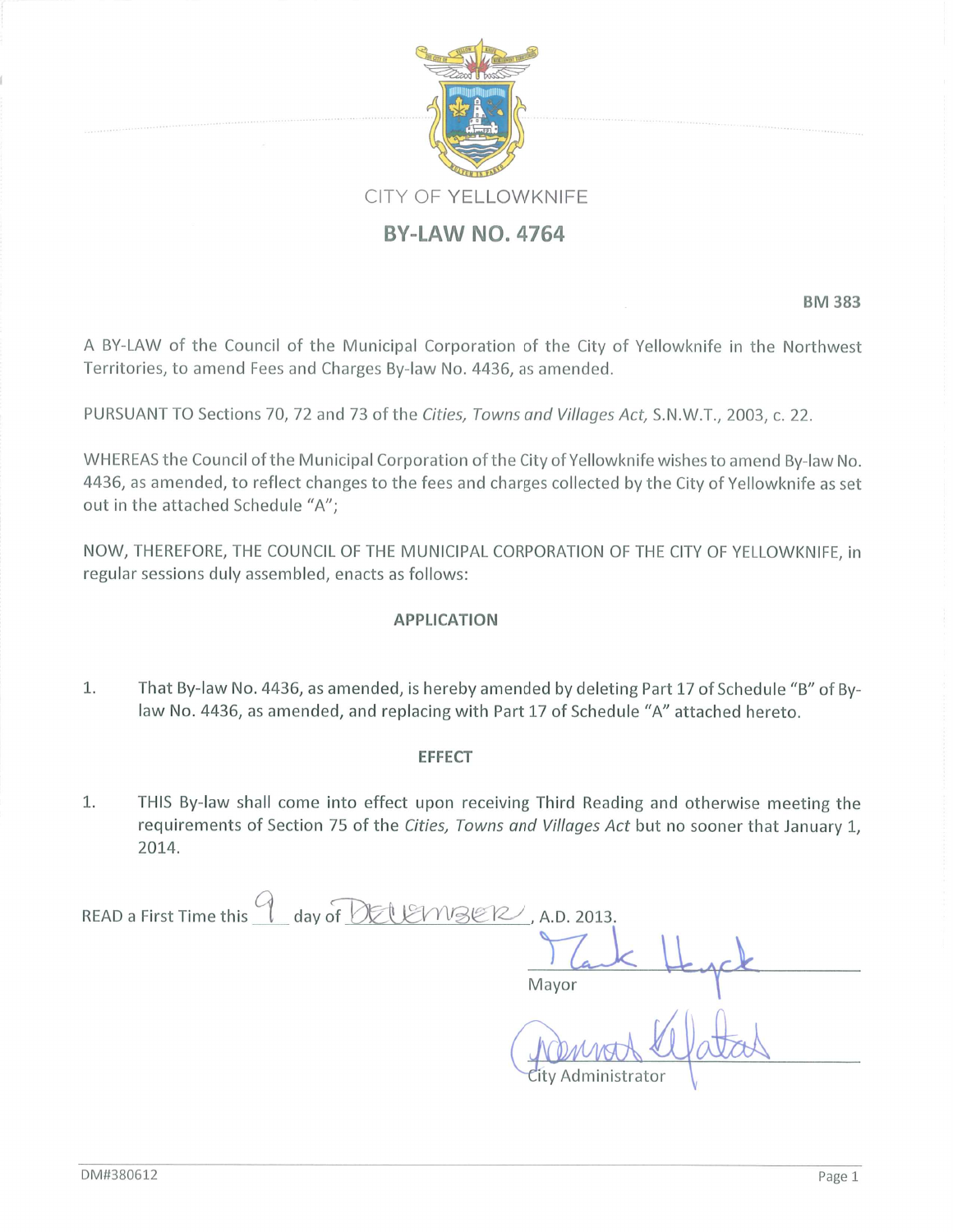READ a Second Time this  $\frac{11}{100}$  day of DECEMBER, A.D. 2013.

Mayor

City Administrator

READ a Third Time and Finally Passed this  $\frac{11}{1}$  day of **DEL ENVERD**, 2013.

Mayor City Administrator

I hereby certify that this by-law has been made in accordance with the requirements of the Cities, Towns and Villages Act and the by-laws of the Municipal Corporation of the City of Yellowknife.

City Administrator

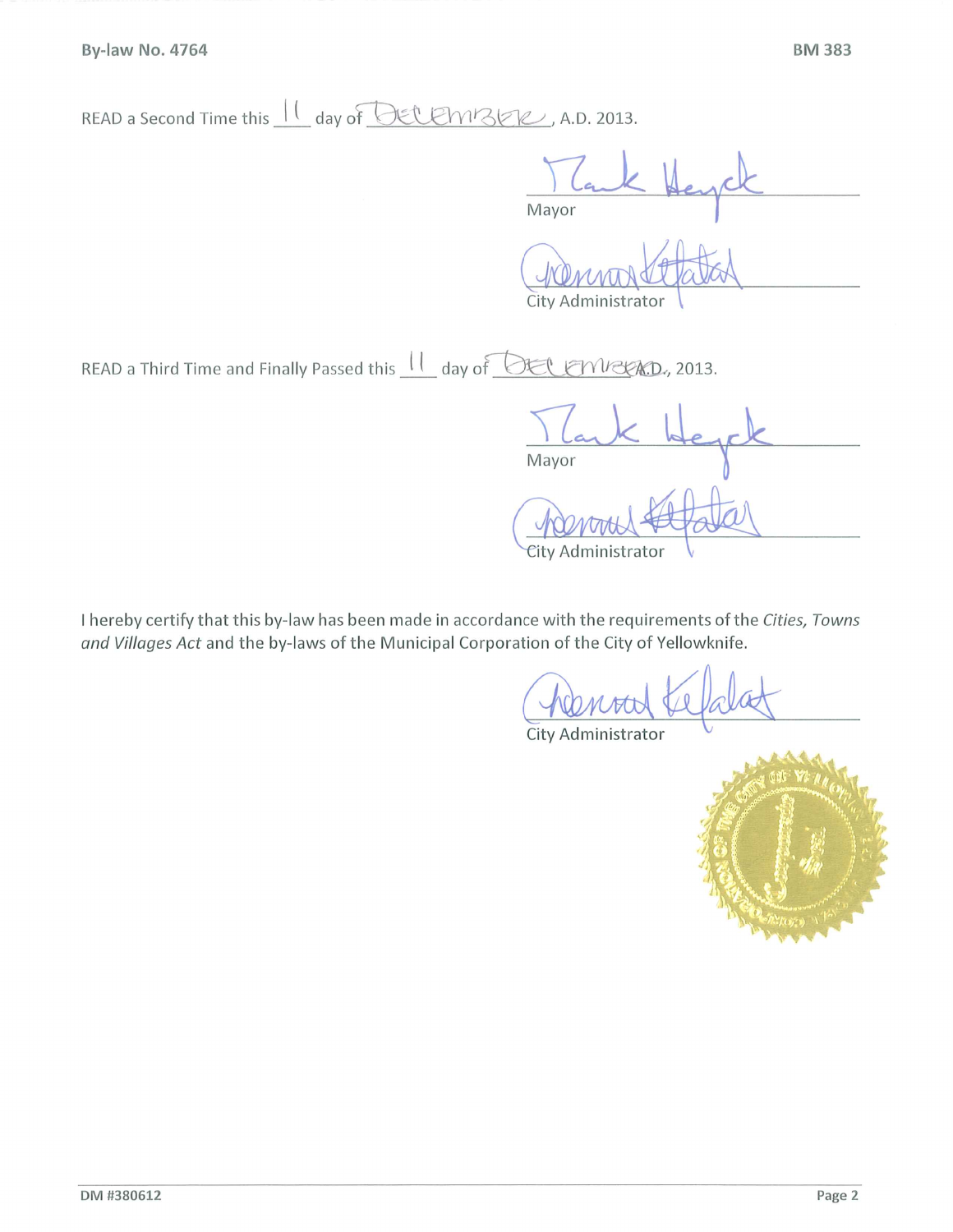## **Schedule "A" PART 17** – Tipping and Solid Waste Related Fees (Solid Waste Management By‐law No. 4376)

| <b>PROGRAM OR SERVICE (Tipping Fees)</b>                     | FEE (All fees effective January 1, |
|--------------------------------------------------------------|------------------------------------|
|                                                              | 2014)                              |
| <b>COMMERCIAL RATES (for Commercial Vehicles</b>             |                                    |
| <b>Disposing of Solid Waste)</b>                             |                                    |
| <b>Commercial Waste</b>                                      | \$109.00 per tonne                 |
| Commercial Waste from outside of City boundaries (with prior | (550)<br>\$125.00<br>per<br>tonne  |
| approval of Senior Administrative Officer)                   | \$130/hour<br>minimum)<br>$+$      |
|                                                              | equipment<br>with<br>charge<br>a   |
|                                                              | minimum 1 hour if required         |
| <b>Mixed Loads</b>                                           | Charged at the higher rate         |
| Light Waste Loads                                            | \$10.00 minimum charge             |
| <b>Unsorted Recyclables</b>                                  | \$65.00 per tonne                  |
| <b>Sorted Recyclables</b>                                    | \$30.00 per tonne                  |
| Special Waste*                                               |                                    |
| <b>Construction Waste</b>                                    | \$80.00 per tonne                  |
| Contaminated Soils - Hydrocarbons                            | \$99.00 per tonne                  |
| <b>Contaminated Water</b>                                    | \$550.00 per tonne                 |
| <b>Cooking Grease</b>                                        | \$30.00 per tonne                  |
| <b>Animal Carcasses:</b>                                     |                                    |
| -small                                                       | \$10.00 each                       |
| -large                                                       | \$20.00 each                       |
| Asbestos                                                     | \$150.00 per tonne (\$50.00        |
|                                                              | \$130/hour<br>minimum)<br>$+$      |
|                                                              | equipment charge, one hour         |
|                                                              | minimum charge                     |
| Other non-specified special waste                            | \$100.00 per tonne (\$50.00        |
|                                                              | minimum) +\$130/hr equipment       |
|                                                              | charge - one hour minimum          |
|                                                              | charge if equipment required       |
| <b>Scrap Steel</b>                                           | \$75.00 per tonne                  |
| Vehicles (that are being disposed of)                        | \$150.00 per vehicle               |
| Oversized Load                                               | \$20.00 per cubic metre            |
| White Goods (appliances)                                     |                                    |
| Refrigerator                                                 | \$70.00 each                       |
| Other                                                        | \$50.00 each                       |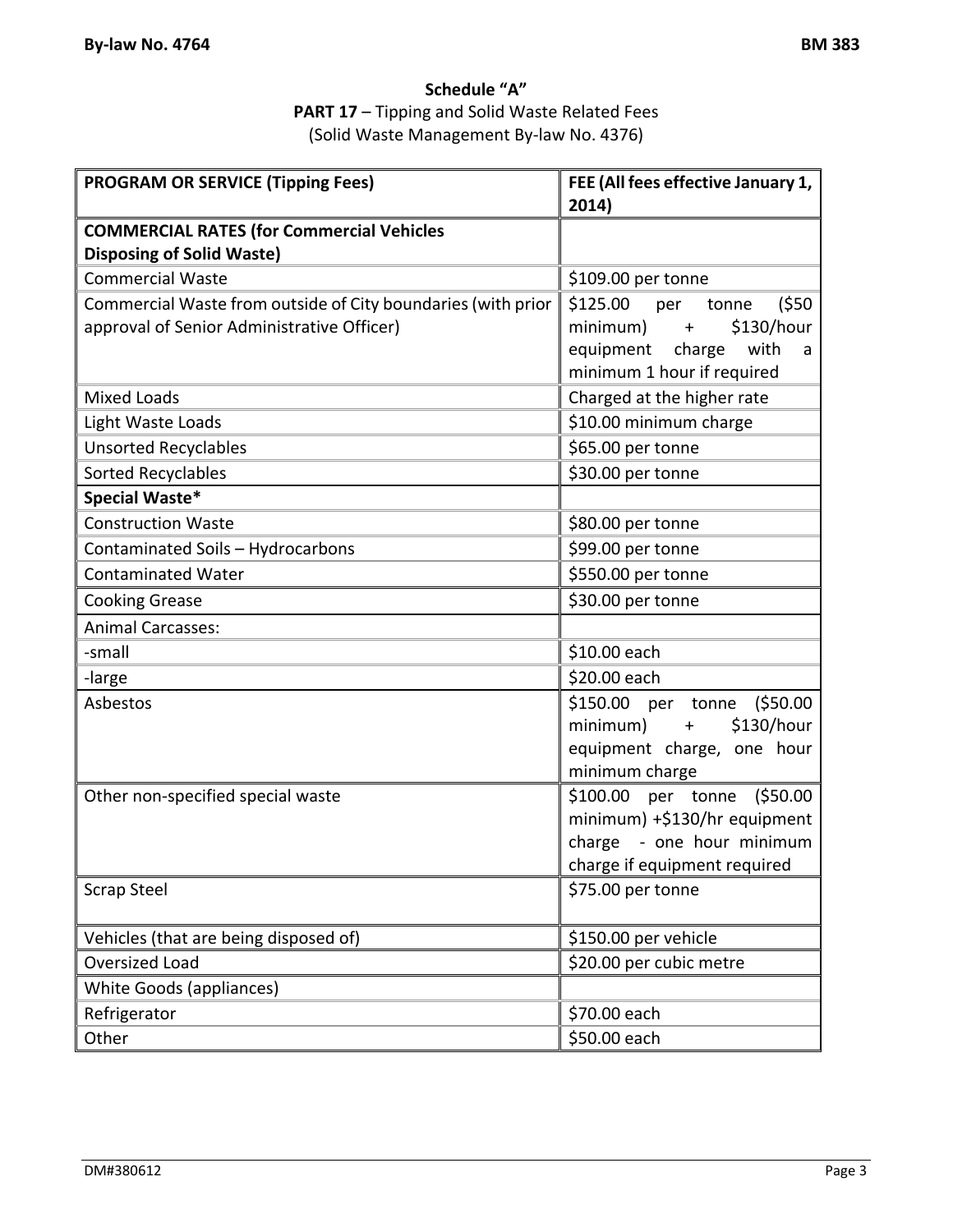| <b>PROGRAM OR SERVICE (Tipping Fees)</b>                                                        | <b>FEE</b>                  |
|-------------------------------------------------------------------------------------------------|-----------------------------|
| Oil Tanks (up to 250 gallon) - Larger tanks will be accepted                                    | \$150.00 each               |
| once the commercial establishment has cleaned and cut up the                                    |                             |
| tank as per the environmental guidelines                                                        |                             |
| Propane Tanks                                                                                   |                             |
| Not more than 40 lbs                                                                            | \$6.00 each                 |
| More than 40 lbs                                                                                | \$75.00 each                |
| Good clean Scrap Wood (no fastenings/glues) not mixed with                                      | \$20.00 per tonne           |
| any other construction debris and/or garbage                                                    |                             |
| Non-contaminated Soil                                                                           | No charge                   |
| Wet Filled Lead Acid Batteries                                                                  | \$6.00 per battery up to 3  |
| up to 3 batteries per month                                                                     | batteries per month         |
| Tires (without rims)                                                                            |                             |
| -less than 20" in diameter                                                                      | \$10.00 per tire            |
|                                                                                                 |                             |
| -greater than 20" up to 48"                                                                     | \$15.00 per tire            |
|                                                                                                 |                             |
| Tree Branches, stumps, Roots and Logs                                                           | \$100.00 per tonne (minimum |
|                                                                                                 | charge \$40.00)             |
| *The fees and charges for special waste shall be charged on a Cost of Service basis rather than |                             |

**\*The fees and charges for special waste shall be charged on a Cost of Service basis rather than those set outin Part 17 in instances where the level of contamination orthe state ofthe waste is determined by the Senior Administrative Officer to be exceptional.** 

| <b>SOLID WASTE CONTRACTOR RATES (apply to the solid waste)</b>  |                   |
|-----------------------------------------------------------------|-------------------|
| contractor when delivering waste to a solid waste site that has |                   |
| originated from multi-family unit and commercial premises in    |                   |
| the City)                                                       |                   |
| Multi-family Unit Premise or Commercial Premise Waste           | \$96.00 per tonne |
| Sorted Recyclables                                              | \$30.00 per tonne |

| <b>RESIDENTIAL WASTE(TIPPING FEES)</b>                         | <b>FEE</b>                |
|----------------------------------------------------------------|---------------------------|
| Residential vehicles disposing of residential waste, not       |                           |
| collected for compensation)                                    |                           |
| Vehicle Charge for the disposal of residential waste and other |                           |
| special waste such as yard waste, animal carcasses, computers  |                           |
| and monitors, construction waste, good clean scrap wood, &     |                           |
| tree branches/roots                                            | \$9.00 per vehicle        |
| Unsecured Load                                                 | \$50.00 additional charge |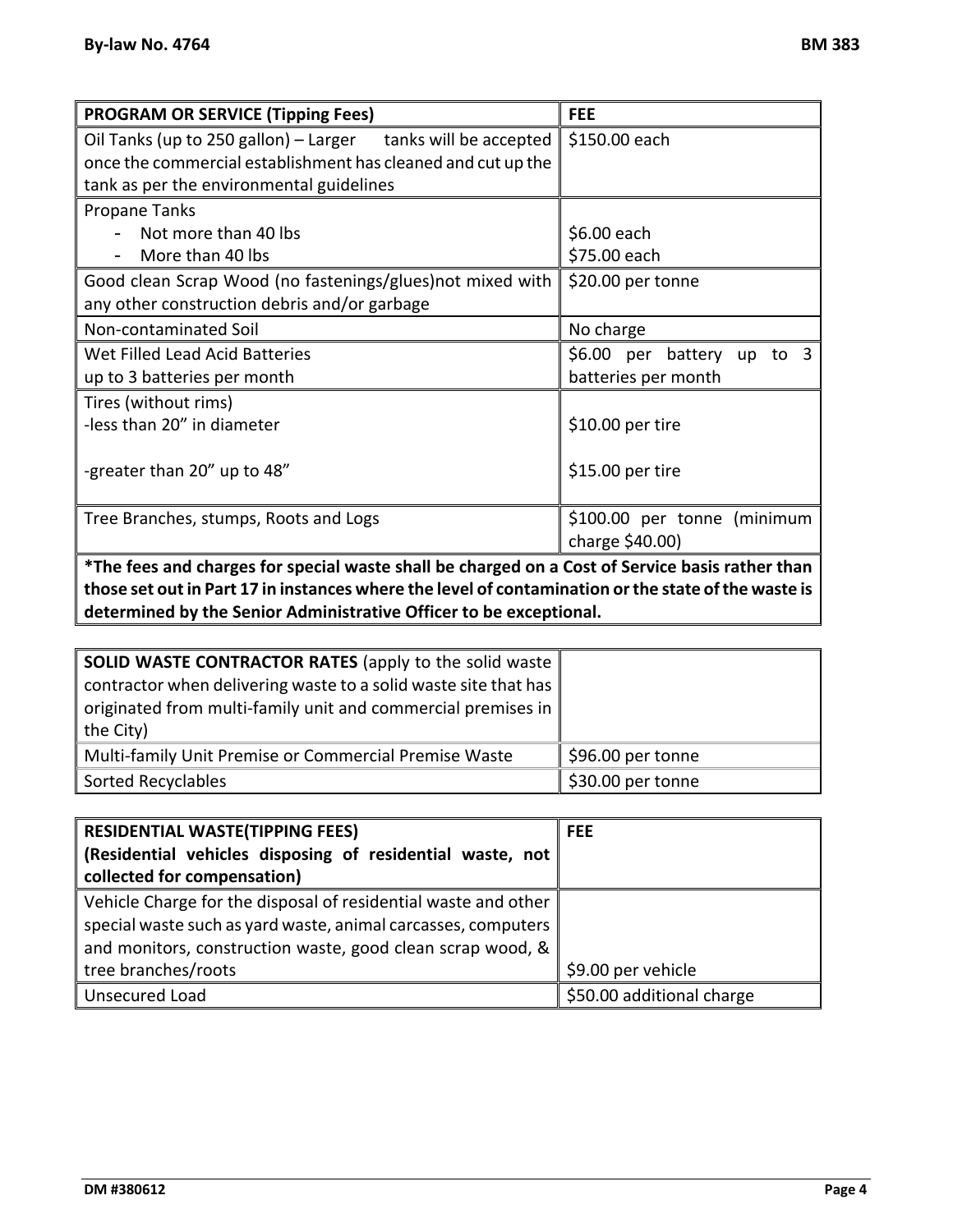| Special Waste*                                                                                      |                    |
|-----------------------------------------------------------------------------------------------------|--------------------|
| Tires (without rims)                                                                                |                    |
| less than 20" in diameter                                                                           | \$10.00 per tire   |
|                                                                                                     |                    |
|                                                                                                     |                    |
| from 20-48" in diameter                                                                             | \$15.00 per tire   |
|                                                                                                     |                    |
| Wet filled Lead Acid Batteries                                                                      |                    |
| (up to 3 batteries per month)                                                                       | \$6.00 per battery |
| Oil tanks (up to 250 gallon)<br>**larger tanks will be accepted once they have been cleaned         | \$150.00 each      |
| and cut as per environmental guidelines                                                             |                    |
| <b>Propane Tanks</b>                                                                                |                    |
| Not more than 40 lbs                                                                                | \$6.00 each        |
| More than 40 lbs                                                                                    | \$75.00 each       |
| White Goods (appliances)                                                                            |                    |
| -refrigerators                                                                                      | \$60.00            |
|                                                                                                     |                    |
| -other                                                                                              | \$40.00            |
| Vehicles (that are being disposed of)                                                               | \$150.00           |
| *The fees and charges for special waste shall be charged on a Cost of Service basis rather than     |                    |
| those set out in Part 17 in instances where the level of contamination or the state of the waste is |                    |
| determined by the Senior Administrative Officer to be exceptional.                                  |                    |
|                                                                                                     |                    |
| <b>Supplementary Tipping Rates</b>                                                                  | <b>Per Load</b>    |
| (applicable during any period that the weigh scale is                                               |                    |
| inoperable)                                                                                         |                    |
| 15 yard construction bin                                                                            | \$100.00           |
| 30 yard construction bin                                                                            | \$200.00           |
| Single Axle Towing Trailer                                                                          | \$55.00            |
| <b>Tandem Axle Towing Trailer</b>                                                                   | \$100.00           |
| Cube Van                                                                                            | \$100.00           |
| 1 Ton Truck                                                                                         | \$100.00           |
| 2 Ton Truck                                                                                         | \$140.00           |
| 3 Ton Truck                                                                                         | \$200.00           |
| 5 Ton Truck                                                                                         | \$350.00           |
| <b>Tandem Dump Truck</b>                                                                            | \$450.00           |
| <b>End Dump Truck</b>                                                                               | \$550.00           |